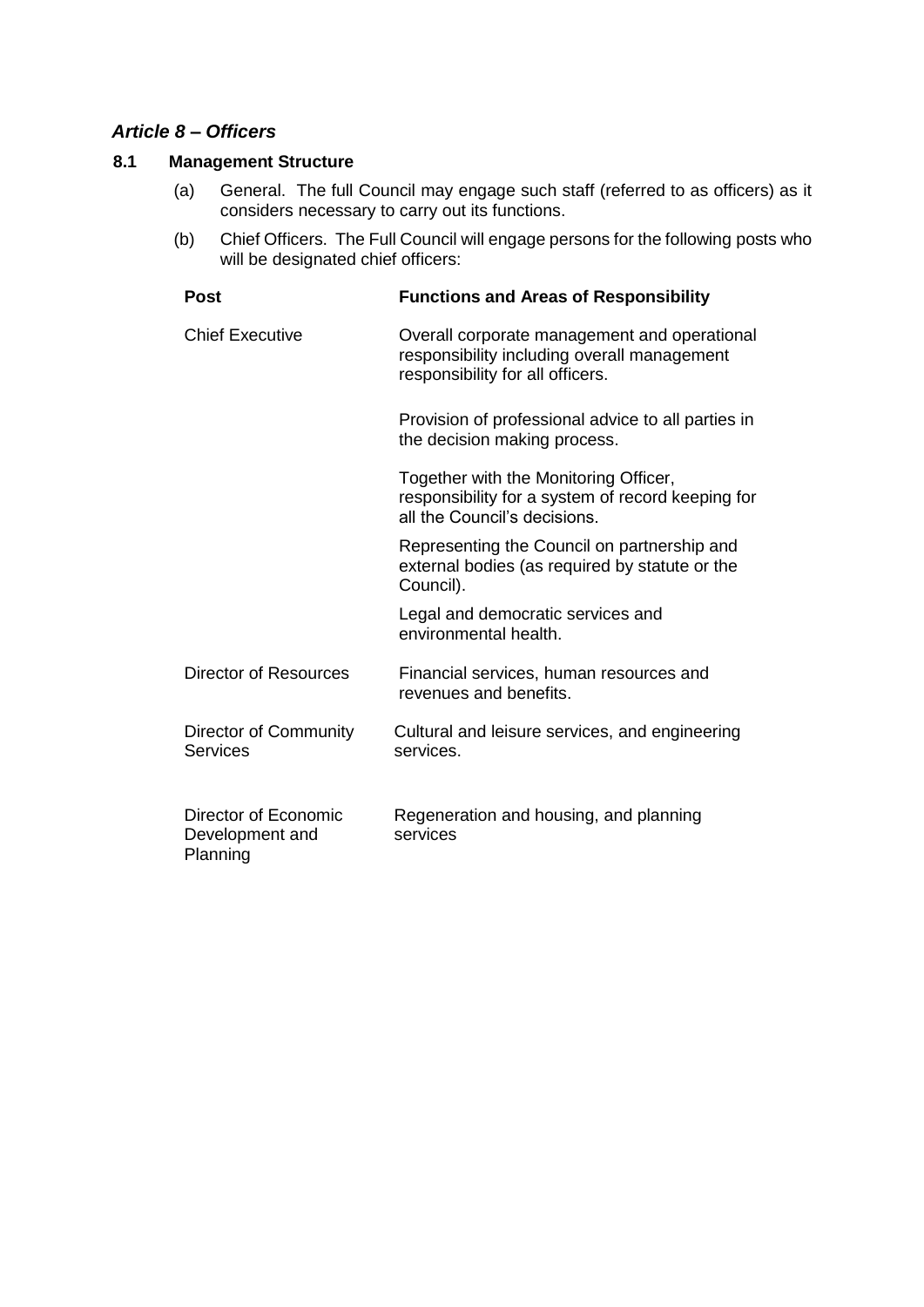(c) Head of Paid Service, Monitoring Officer and chief financial officer. The Council will designate the following posts as shown:

| <b>Post</b>                                     | <b>Designation</b>           |
|-------------------------------------------------|------------------------------|
| <b>Chief Executive</b>                          | <b>Head of Paid Service</b>  |
| Head of Legal and<br><b>Democratic Services</b> | <b>Monitoring Officer</b>    |
| Director of Resources                           | <b>Chief Finance Officer</b> |

Such posts will have the functions described in Article 8.2 – 8.4 below.

(d) **Structure**. The Head of Paid Service will determine and publicise a description of the overall departmental structure of the Council showing the management structure and deployment of officers. This is set out at Part 3(2) of this **Constitution** 

### **8.2 Functions of the Head of Paid Service**

- (a) **Discharge of functions by the Council.** The Head of Paid Service will report to full Council on the manner in which the discharge of the Council's functions is co-ordinated, the number and grade of officers required for the discharge of functions and the organisation of officers.
- (b) **Restrictions on functions.** The Head of Paid Service may not be the Monitoring Officer but may hold the post of Chief Finance Officer if a qualified accountant.

### **8.3 Functions of the Monitoring Officer**

- (a) **Maintaining the constitution.** The Monitoring Officer will maintain an up-todate version of the Constitution and will ensure that it is widely available for consultation by members, staff and the public.
- (b) **Ensuring lawfulness and fairness of decision-making.** After consulting with the Head of Paid Service and Chief Finance Officer, the Monitoring Officer will report to the full Council if he or she considers that any proposal, decision or omission would give rise to unlawfulness or if any decision or omission has given rise to maladministration. Such a report will have the effect of stopping the proposal or decision being implemented until the report has been considered.
- (c) **Supporting the Council's governance arrangements.** The Monitoring Officer will contribute to the promotion and maintenance of high standards of conduct through provision of support to the Accounts and Audit Committee.
- (d) **Receiving reports.** The Monitoring Officer will receive and act on reports made by ethical standards officers and decisions of the case tribunals.
- (e) **Conducting investigations.** The Monitoring Officer will conduct investigations into matters referred to them and make reports or recommendations in respect of them to the Accounts and Audit Committee.
- (f) **Proper officer for access to information.** The Monitoring Officer will ensure that decisions, together with the reasons for those decisions and relevant officer reports and background papers are made publicly available as soon as possible.